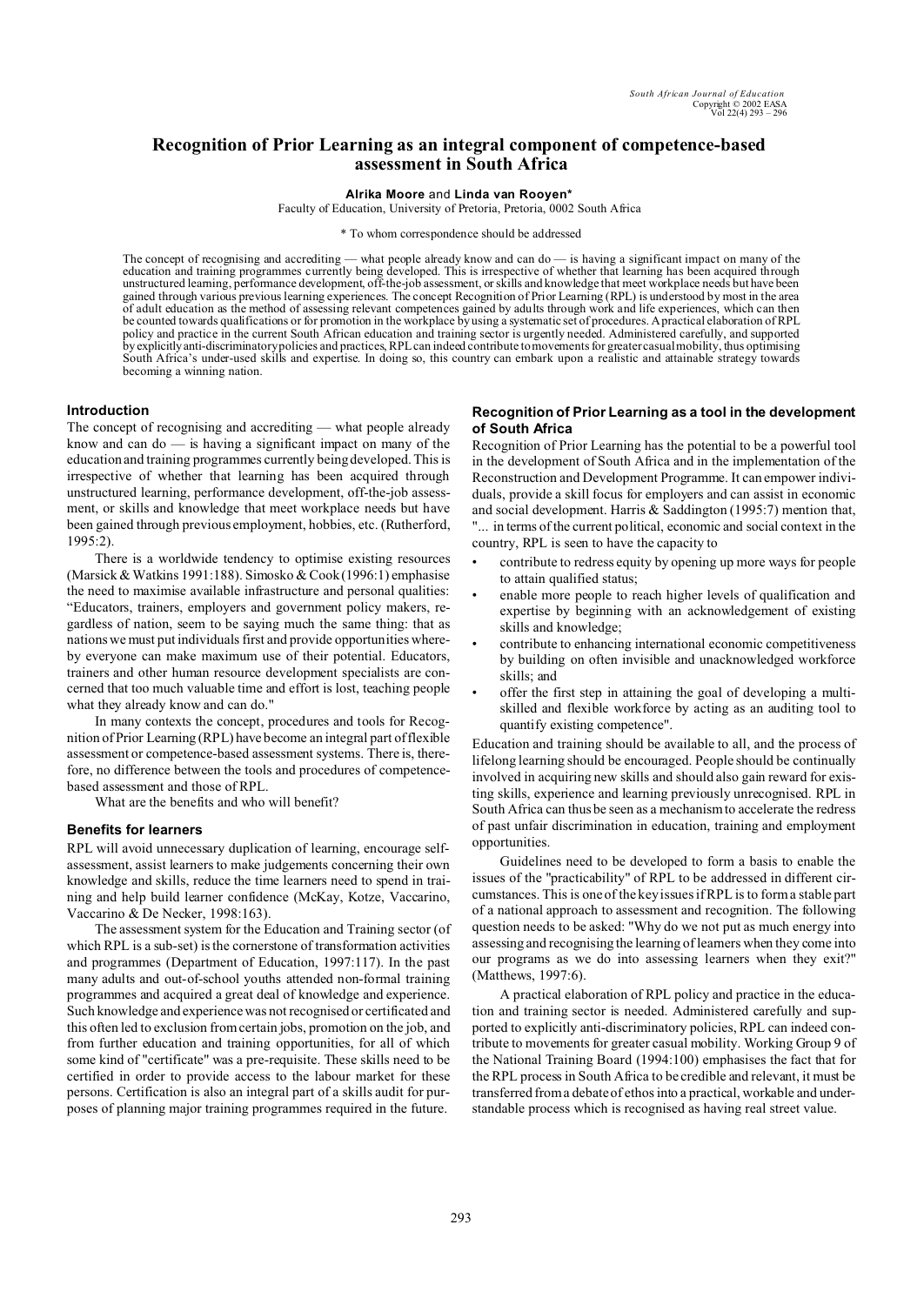## **Elucidation of important concepts**

Recognition of Prior Learning (RPL)

Recognition of Prior Learning is a process that enables people of all ages, backgrounds and attitudes to receive formal recognition for the skills and knowledge (i.e. equal value to learning and skills) held as a result of formal training, work experience and/or life experience.

RPL is a process which attempts to put a value on all learning: what people know and can do, irrespective of how achieved, for example through study, community work, on-the-job training, or other life experiences and which has not been formally recognised through the transfer of credit mechanisms. It allows an individual to get some form of recognition for the skills and knowledge he or she has, as well as the evaluation of past learning against established academic standards through an open and transparent approach to assessment. RPL is not separate from assessment, rather it is a specialised sub-set of assessment.

The Human Sciences Research Council (1995:3) defines the Recognition of Prior Learning as the process of "granting credit for a unit on the basis of an assessment of formal and non-formal learning/ experience to establish whether the learner possesses the capabilities specified in the outcome statement. Similarly, a person could gain recognition for prior learning in respect of an entire qualification, provided that such a person is able to demonstrate the full competence associated with the qualification."

The National Framework for Recognition of Training in Australia uses the following definition: "Recognition of Prior Learning refers to the acknowledgement of skills and knowledge held as a result of formal training, work experience and/or life experience" (McDonald, 1995:1).

According to Harris & Saddington (1995:1) RPL can also be seen as "... a way of recognising what individuals know and can do, before undertaking a task, job, or course of study. It may include testing, or various other techniques of assessment including compiling a profile or portfolio of learning and/or experience".

Simosko & Cook (1996:4) emphasise that "... the accreditation of prior learning acknowledges that much of what people know and can do can be recognised in some formal way towards accredited qualifications. It is built on the premise that people can and do learn throughout their lives — formally and informally, systematically and unsystematically — and that this uncertified learning can be equated and measured against the same standards used to evaluate learners completing more traditional and formal learning programmes".

The National Union of Mine Workers (NUM) (1997:6) views RPL as "a process to give recognition to people for the skills and knowledge that they already have, but which they have not been given credit for. In South Africa, its purpose is to enable redress, equity, access and re-distribution".

The South African QualificationsAuthority's(SAQA, 1997:5) definition for recognition of prior learning (Republic of South Africa, Act No. 58 of 1995) states that "the Recognition of Prior Learning means the comparison of the previous learning and experience of a learner howsoever obtained against the learning outcomes required for a specified qualification, and the acceptance for purposes of qualification of that which meets the requirements".

According to the South African College for Open Learning (1999:2) the Accreditation of Prior Learning (APL) is a most acceptable method of certification or exemption: "APL is a process that enables people of all ages, backgrounds, and attitudes to receive credit for achievements they have acquired outside the classroom. The basic premise of APL is that individuals can and do learn through their lives in a variety of settings and that often the ensuing skills, knowledge and abilities are equal and frequently superior to those obtained by students following traditional routes through formal education".

According to Hill (1995:51) Prior Learning Assessment (PLA) "... is based on the premise that adults acquire skills and knowledge through many means of formal or informal study. A PLA system evaluates this learning and relates it to programs and courses for the purpose of granting credit or exemptions".

The dimension of recognising, accrediting or assessing prior learning can be seen in the much broader definition of the National Commission on Higher Education (NCHE, 1996: 273), which defines Recognition of Prior Learning in the following way: "Granting credit for a unit on the basis of an assessment of formal and non-formal learning experience to establish whether the learner is able to meet specified requirements associated with a specific unit of learning or a qualification."

Much energy has gone into getting the words right within each nation and context, but regardless of what RPL is called and how it is defined, there is no basic difference in the principles each process follows. The basic concept remains the same: that through a systematic and valid assessment process an individual's skills and knowledge can be formally recognised and credited, regardless of how, when or why they were obtained.

### **Experiential learning**

Keeton (1982:623) argues that "... if a person has achieved the learning and the competence objectives required for successful completion of a given course or curriculum, the person deserves recognition and appropriate placement in further education programs regardless of where that learning was acquired".

David Kolb developed the process that explains how people learn from a particular experience. Kolb (1984:1) sees reflection as the source of learning and development. He defines learning as the process "whereby knowledge is created through the transformation of experience. Knowledge results from the combination of grasping experience and transforming it." It is often misleading to equate the amount of time spent in a position with the learning gained from undertaking the position. Experience should be taken to be an input while learning should be regarded as an outcome. Experience by itself, therefore, does not promote learning. It is through reflection upon that experience that learning occurs. This is why Kolb's work appears so often in relation to the accreditation of prior and experiential learning, as this is exactly what is requested from the potential candidates in order to demonstrate that they have learned from experience.

According to Working Group 9 of the National Training Board (1994:28) "Experiential Learning" (EL) can be defined as "learning that is gained through intentionally and systematically reflecting on experience. The learning may arise in formal or informal settings, or may be incidental."

McCormick (1994:343) states that Prior Experiential Learning Assessment (PELA) determines whether adult students have acquired knowledge on their own that equals knowledge ordinarily taught in college, and, when appropriate, awards credit for that knowledge. This award is sometimes mistakenly called "credit for life-experience". In actual fact, students receive credit for demonstrated learning*,* not mere experience. Prior Experiential Learning is not about receiving "credit for life experience" or "credit for living"!

However, according to Weil & McGill (1989:5), experiential learning remains a diffuse, somewhat incoherent concept that encompasses many different viewpoints and theories and refers to a wide range of disciplines and practices such as therapy; formal, non-formal and informal education; social and cultural work; community organisation and organisational development.

From the above remarks the Accreditation of Prior Experiential Learning can be regarded as the process of assessing and then credit rating learning which has its source in some experience prior to entry onto the course. This learning may have been gained as work, through voluntary activities, hobbies or other interests (Paul, 1996:394).

RPL therefore is an approach that seems to embody a number of the key elements relevant to our current economic, organisational and labour market realities. RPL recognises the increased importance of continuous learning (lifelong learning) and upgrading. It values past learning and skills gained through life and work experience, as well as through formal education and training. It focuses upon each individual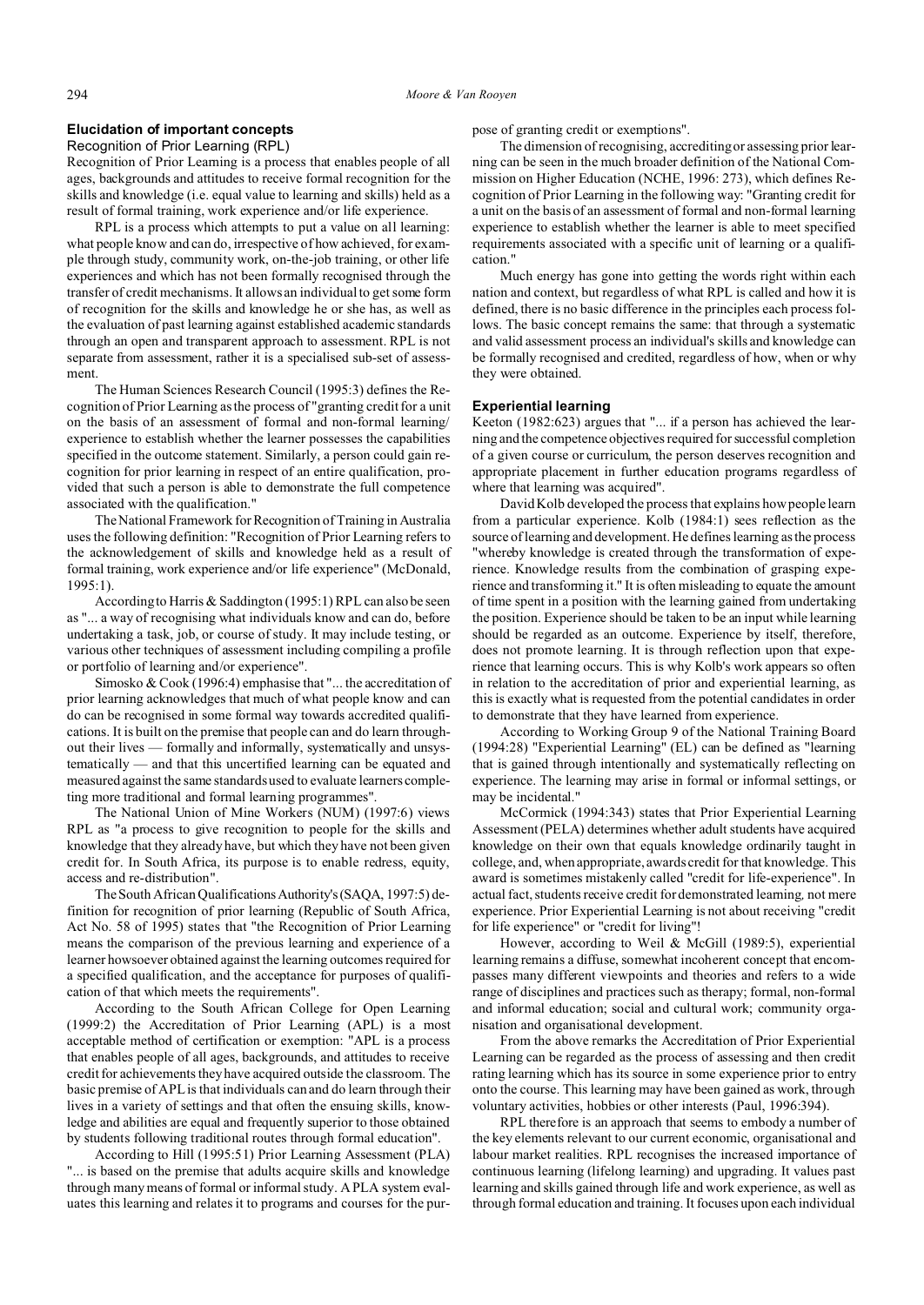and builds confidence and self-esteem based upon systematic selfassessment of concrete performance and achievement.

Finally, it provides a practical means to utilise past learning in order to pursue future objectives in a variety of contexts. From an organisational perspective, RPL provides a solid base for long-term human resource development and improvements in morale, in quality service and viability. For individual employers RPL will directly address the selfconfidence factor that has been so badly undermined by recent economic and employment trends in South Africa.

#### **Competence-based assessment**

Competence-based assessment is a way to monitor and assess the competences a person has, no matter where or how these competences were gained. According to Peddie (1992:24) competence-based assessment is where "... a particular standard is set which candidates must reach if they are to be judged as 'competent' and therefore receive credit for the unit of learning. This is why competence-based assessment is also sometimes known as criterion-referenced assessment".

Rutherford (1995:2) defines competence-based assessment as the "... assessment of evidence to determine a person's current abilities against a given set of standards or competencies". This definition emphasisesthe threemajor principles that differentiate competence-based assessment from any method previously used to assess and increase performance, i.e. the assessment of evidence, current abilities and standards or competences.

# **Philosophical foundations of the recognition of prior learning**

The philosophical roots of RPL are found in the educational philosophy of John Dewey, the social psychology of Kurt Lewin and the cognitive developmental theory of Piaget (Simosko & Cook, 1996:10). In these theories, learning is seen as a lifelong developmental process which is personal and holistic: new learning is integrated into the experience and cognitive sets of the learner to form new and creative outcomes. Learning is manifested in complex and integrated performances which reflect an application of knowledge, understanding, skills and values (Shaughnessy, 1996:7-8).

The central premise of RPL is that theoretical, high level and quality learning can be gained through experience (Keeton, 1982:21-25) and informal means (Marsick & Watkins, 1991:12-18).

Based on these philosophical underpinnings, Harris & Saddington (1995:3) make the statement that RPL is based on "commonly accepted adult learning principles, for example, the notion of a lifelong learning continuum; learning occurring through a wide variety of styles, methods and contexts; learning as individual and unique; and that new learning can be integrated into the experience of the learner to form new creative outcomes".

Recognition of Prior Learning places prominent emphasis on learning achievement. It recognises and celebrates experiential learning, opportunities for learning through activities which take place in the real world, in authentic contexts in a wide range of environments (Masters & McCurry, 1990:4).

Thus, whilst a particular experience might generate the learning impetus, it is only after engaging in a process of observation and reflection, creating ideas and generalisations, and applying ideas to new situations that recognisable levels of learning and understanding emerge. Experiences lead to learning and learning leads to understanding. From understanding comes the ability to generalise and from that comes insight.

A learning outcomes approach entails much more than merely converting old objectives into a new format. It reflects a philosophical shift which, if authentically embraced, will require change in aspect of educational delivery. However, if the essential root values associated with RPL are not operationalised into basic programme and curriculum change, RPL will not be anything more than a marginalised student service, providing a few course credits for a limited number of advanced students (Harris & Saddington, 1995:3).

### **Recognition of Prior Learning in a contemporary South African context**

According to Gawe (1999:23) many institutions of higher learning all over the world have been assessing prior learning for over thirty years (e.g. United States, Canada, Northern Ireland, United Kingdom and Australia). However, in most countries RPL has traditionally been a relatively marginal practice in education and training conducted at a distance from the main business of the institution.

The radical potential of RPL has been given greater immediacy through its introduction in South Africa. Nkomo (1991:309) argues that the post-apartheid dispensation will require profound social, political and economic transformation, but "perhaps more daunting" will be the task of challenging the epistemology of apartheid, that is, its embedding in formal and informal knowledge structures that were then used as justificatory strategies. In challenging traditional divisions of knowledge and, with them, divisions of labour and of power, RPL is potentially an important tool in deconstructing that epistemology. Due to fact that RPL insists, firstly, that socially useful knowledge is gained through active engagement with the world and, secondly, that work is the primary means of engagement, it recognises workers as creators of knowledge and thus encourages, according to Nkomo (1991:309), "a re-conceptualization of knowledge-power relation".

In South Africa various RPL initiatives have been undertaken in the vocational sector as well as the education and training sector with different degrees of success. The majority of the initiatives were conducted on an informal basis due to the fact that the necessary legislation and structures have only recently been established.

According to the Skills Development Levies Act (RSA Act No. 9 of 1999:6), "every employer must pay a skills development levy from 1 April 2000 at a rate of 0.5% of the leviable amount and, from 1 April 2001, at a rate of 1% of the leviable amount". Employers will be responsible for upgrading staff skills and qualifications.

This places a demand on companies to demonstrate the success of their training programmes in order to qualify for subsidies from the Department of Labour. The assessment and recognition of prior learning will be central to the cost-effectiveness of this scheme because the tangible evidence of learner achievement and accumulation of credits will be utilised to qualify companies to obtain subsidies to augment internal training programmes in the field of continuous education and training.

Prior experiential learning is deeply connected to a context, therefore any treatment of it will benefit from drawing on that view of mind as far as the conditions in each sector allow. RPL is only just beginning to be theorised in this way and the South African context presents opportunities to develop and extend this work. Such approaches may be "a key to helping to ensure that RPL lives up to the equity claims made in its name and do not become alternative means of exclusion" (Harris, 2000:35). This can all too easily occur if there is no two-way relationship between the mainstream context and the recognition of prior learning, and if the process becomes an un-problematised, oneway problem, whereby learners simply have to translate their prior learning into formal learning.

### **Conclusion**

Prior learning assessment and recognition can take various forms and outcomes can be used for a large number of purposes relevant to the goals of individuals, the labour market partners and society at large. Institutions and employers can make better use of their resources by not making people learn and do what they already know and can do.

RPL provides a practical means to utilise past learning in order to pursue future objectives in a variety of contexts. From an organisational perspective, RPL provides a solid base for long-term human resource development and improvements in morale, in quality service and viability. For individual employers RPL will directly address the self-confidence factor that has been so badly undermined by recent economic and employment trends in South Africa.

When practical RPL policies and procedures are established in a